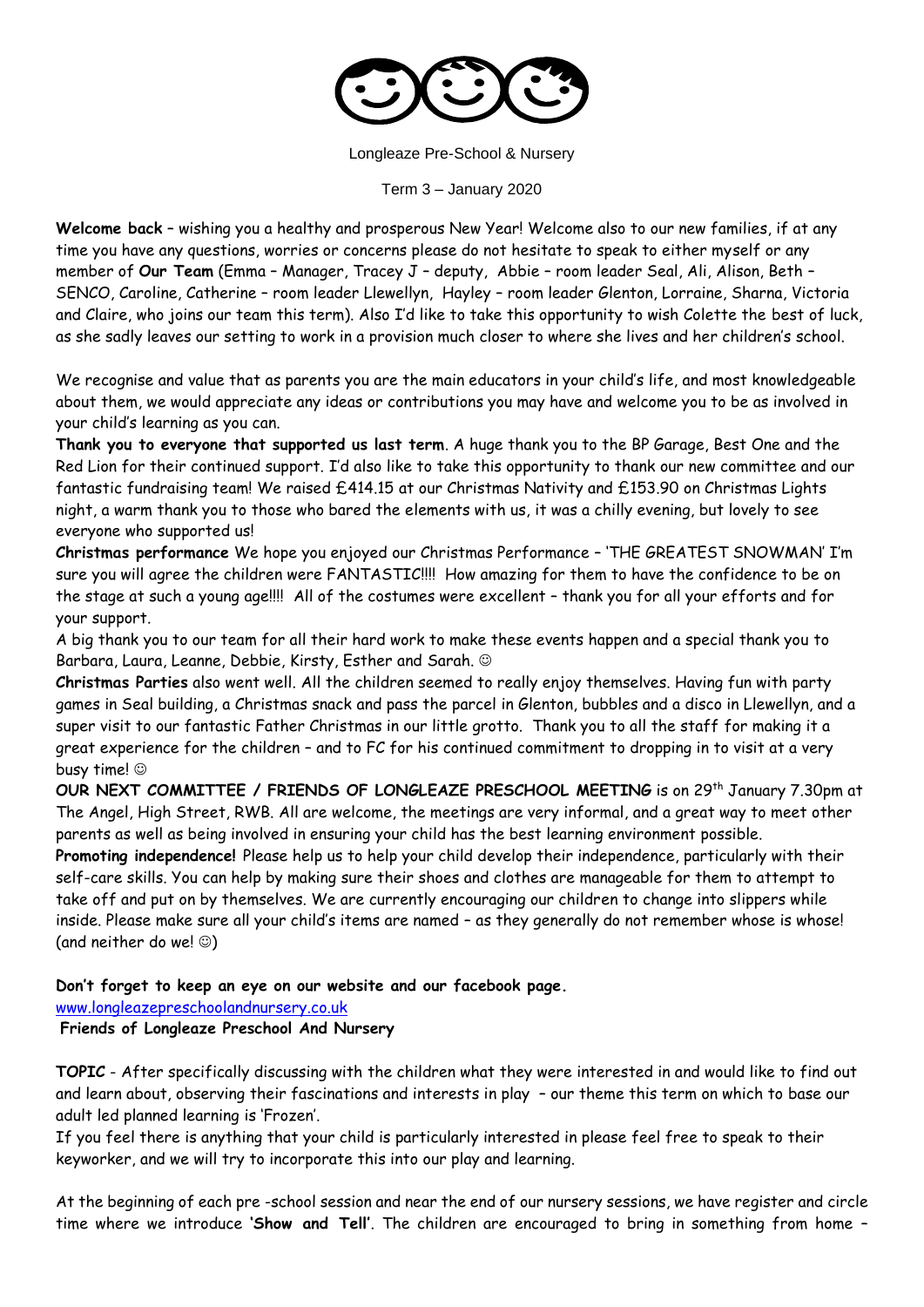preferably linked to the topic, or to share news with the group. We aim to concentrate on our listening skills and respecting each other, taking turns and valuing what we all say.

We want to give the children the confidence to use their 'voice' and also to learn to respect and value their peers. **Our focused activities** are designed for all ages and levels of development; however our pre-school children are particularly encouraged to participate, although some of the activities are specifically designed for our younger children.

Our adult led activities are based around the areas of learning in the EYFS. All areas of learning and development are important and inter-connected.

Some of the activities we will be offering this term include;

Personal, social and emotional development;

'Self - Confidence and Self-Awareness': Pick a Stick from Olaf, using Olaf's sticks to take turns answering questions and talking about their own abilities in positive terms; BLAST activities at circle time to encourage self-confidence.

'Managing Feelings and Behaviour': Breathing exercises; Do you Want to Build a Snowman? - working as a team to build their own Olaf: making a Valentine card / Heart, talking about people who are special to us. Physical Development;

'Moving and Handling': Do you want to build a Snowman? – using exciting and unusual resources to encourage the children to develop their pencil skills; Frosty sandy Writing – using one handed tools and beginning to copy some letters from their name, to also make connections between the sounds they can hear in their names and the letters that represent those sounds.

'Health and Self-Care': Frozen Shape Run – observing the effects of exercise on our bodies as we play this fun shape game! And encouraging self - care skills in our daily routine such as handwashing and toileting awareness and confidence.

**The Fundamental Movement Skills** that we will be looking at will be 'SKIPPING' and 'LINE / BEAM WALK'. Twice a week we have PE sessions (School starter children) in the school hall - MONDAY AND WEDNESDAY MORNINGS, we encourage the children to change into a simple PE kit – shorts and T-shirt, promoting their independence and self-care. Please ensure that all PE kit is labelled! They do not need any special footwear as we do PE in bare feet.

Communication and Language;

'Understanding': Frozen Tuff Tray – showing an understanding of prepositions as they play in the snow with the wintry animals; Action Words – using Frozen character action cards – encouraging the children to demonstrate their understanding of different action words.

'Speaking': Picture Scenes – using talk to connect ideas, explain what is happening and anticipate what might happen next – using the pictures to prompt discussion; What's In The Box? Feeling and describing what's in the frozen box, using descriptive language to describe what they can feel.

**Letters and Sounds** –for more information regarding the Letters and Sounds activities we will be doing each week, see our 'quick checker' below.

Literacy;

'Reading': Snowman rhyming puzzle – enjoying rhyming activities; we also take every opportunity to share our favourite books, exploring stories in a variety of ways including telling and acting out our own.

'Writing': Frozen Chalk Sensory Writing – Frozen chalk snowflakes – giving meaning to marks as they draw and paint: Frozen Dust – writing their names in glittery snow!

Mathematics;

'Numbers': using Number Mitten Mats, cotton balls and tweezers to become more familiar with numbers and quantities; enjoying number activities as part of our daily routine.

'Shape, Space and Measure': Drink with Olaf – exploring filling and emptying various containers, using specific mathematical language, and beginning to order the cups by capacity: Frozen puzzles – noticing shapes and patterns in the themed puzzles.

#### Understanding the World;

'The World': Exploring Igloos – looking at similarities and differences between different habitats: Magic Sprinkles – investigating ice and what happens when various materials are added to it? For example; salt will make fissures in the ice, which the paint will fill, creating spectacular channels.

'Technology': Get Sven through the Forest to Rescue Elsa, using the Beebot, Programming the Beebot to manoeuvre along the mat to safely rescue Elsa.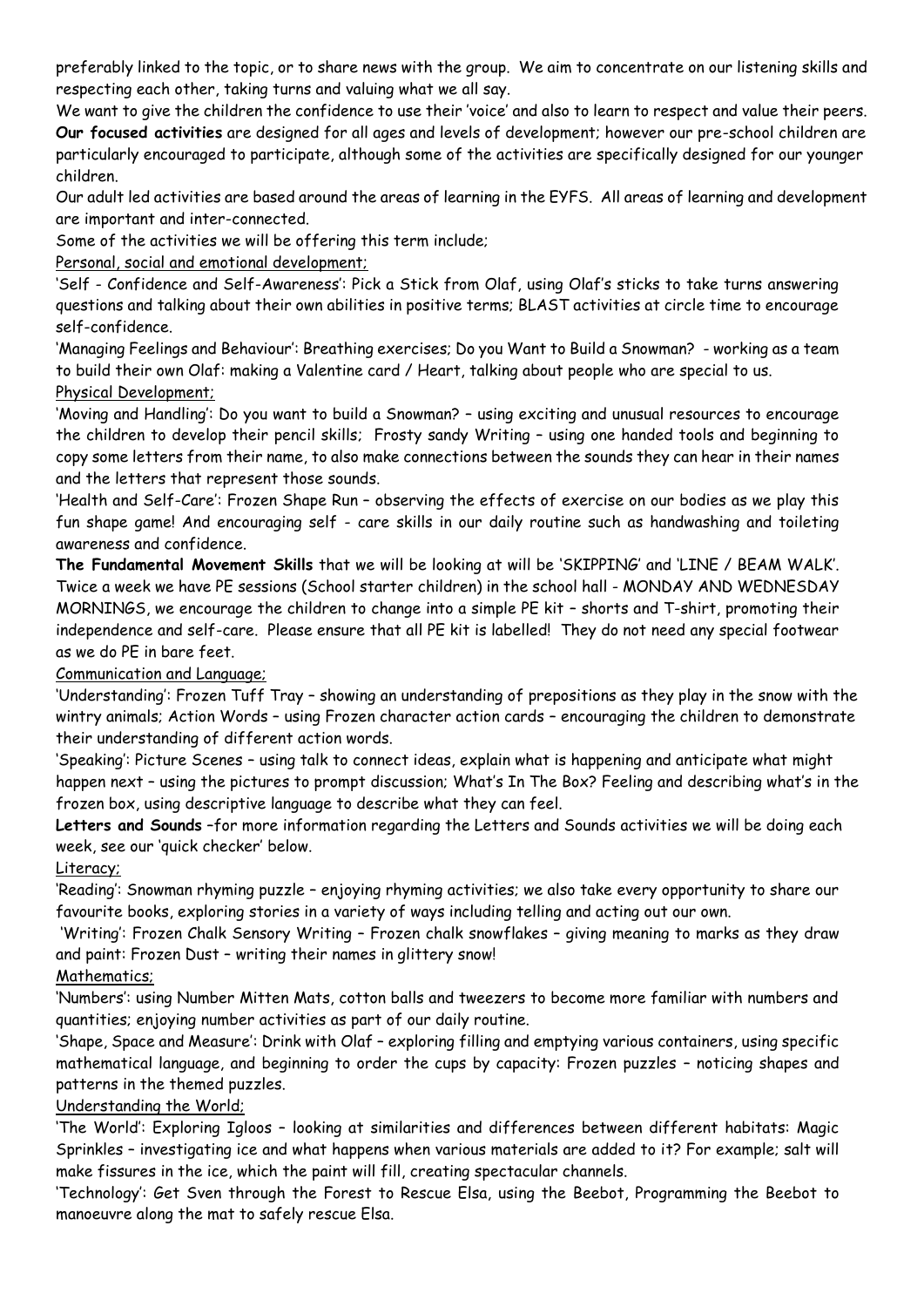## Expressive Arts and Design;

'Exploring and Using Media and Materials': Textured Winter Collage- beginning to be interested in and describe the texture of things using a selection of materials; Exploring Mixing Colours, using various paints and other materials.to change and make new colours.

'Being Imaginative': – Frozen Tuff Tray – begin to make believe by pretending – using the puppets and Frozen characters to support their imaginary play.

## **QUICK CHECKER AND DIARY DATES**

#### **WEEK ONE – 6 th – 10th Jan**

*Letters and Sounds Activities; Aspect 4 – rhythm and rhyme - Tuning into sounds – the main purpose is to experience and appreciate rhythm and rhyme and to develop awareness of rhythm and rhyme in speech; Rhyming Silly Soup.* 

Shared home learning –the room bears and book packs will begin to go home.

Children to bring anything in to help them create a holiday / Christmas mood board.

## **WEEK TWO –13th-17th Jan**

*Letters and Sounds activity; Aspect 4 – rhythm and rhyme - Tuning into sounds – the main purpose is to experience and appreciate rhythm and rhyme and to develop awareness of rhythm and rhyme in speech; Rhyming books and Rhyming Bingo.*

Any materials that you would like to upcycle that we could use for our 'Textured Winter Collages' would be gratefully received.

## **WEEK THREE – 20th -24t<sup>h</sup>Jan**

*Letters and Sounds activity; aspect 5 – Alliteration – tuning into sounds – the main purpose is to develop understanding of alliteration; I spy Names.*

25<sup>th</sup> January - Chinese New Year - year of the Rat!

## **WEEK FOUR – 27th Jan -31st Jan**

*Letters and Sounds activity; aspect 5 – Alliteration – tuning into sounds – the main purpose is to develop understanding of alliteration. Bertha goes to the Zoo*

VALENTINES CRAFT COMPETITION - Please begin to make a Valentines Heart with your child, using a variety of media and materials. There will be a small prize for the most creative and the wackiest! £1 per entry – monies raised will go towards mud kitchens in our outside area.

29th January – Wednesday 7.30pm Committee / friends of Longleaze Meeting at The Angel Hotel, High St RWB – ALL WELCOME!!

#### **WEEK FIVE – 3 rd Feb – 7 th Feb**

*Letters and Sounds activity; Aspect 5 Alliteration – listening and remembering sounds – the main purpose is to listen to the sounds at the beginning of words and hear the differences between them; Tony the Train's busy day.*

## **WEEK SIX – 10th – 14th Feb**

*Letters and Sounds activities; Aspect 4 – rhythm and rhyme - Tuning into sounds – the main purpose is to experience and appreciate rhythm and rhyme and to develop awareness of rhythm and rhyme in speech; Rhyming Silly Soup.*

Competition entries to be returned by Thursday  $13<sup>th</sup>$  February to be judged at our Parent Partnership Afternoon.

13<sup>th</sup> February - Thursday 1pm - 2.45pm - come and join our Parent Partnership Valentine Fun Afternoon - more details to follow!

Valentine's Day – 14/02/19

**LAST DAY OF TERM – FRIDAY 14TH FEBRUARY**

#### **BACK TO SCHOOL – MONDAY 24TH FEBRUARY**

#### **COMING SOON – OUR SPONSORED SQUIDGE! MORE INFORMATION TO FOLLOW IN TERM 4!**  ☺☺☺

Thank you for taking the time to read this letter – please do not hesitate to speak to myself or a member of staff at any time if you have any worries, questions or concerns.